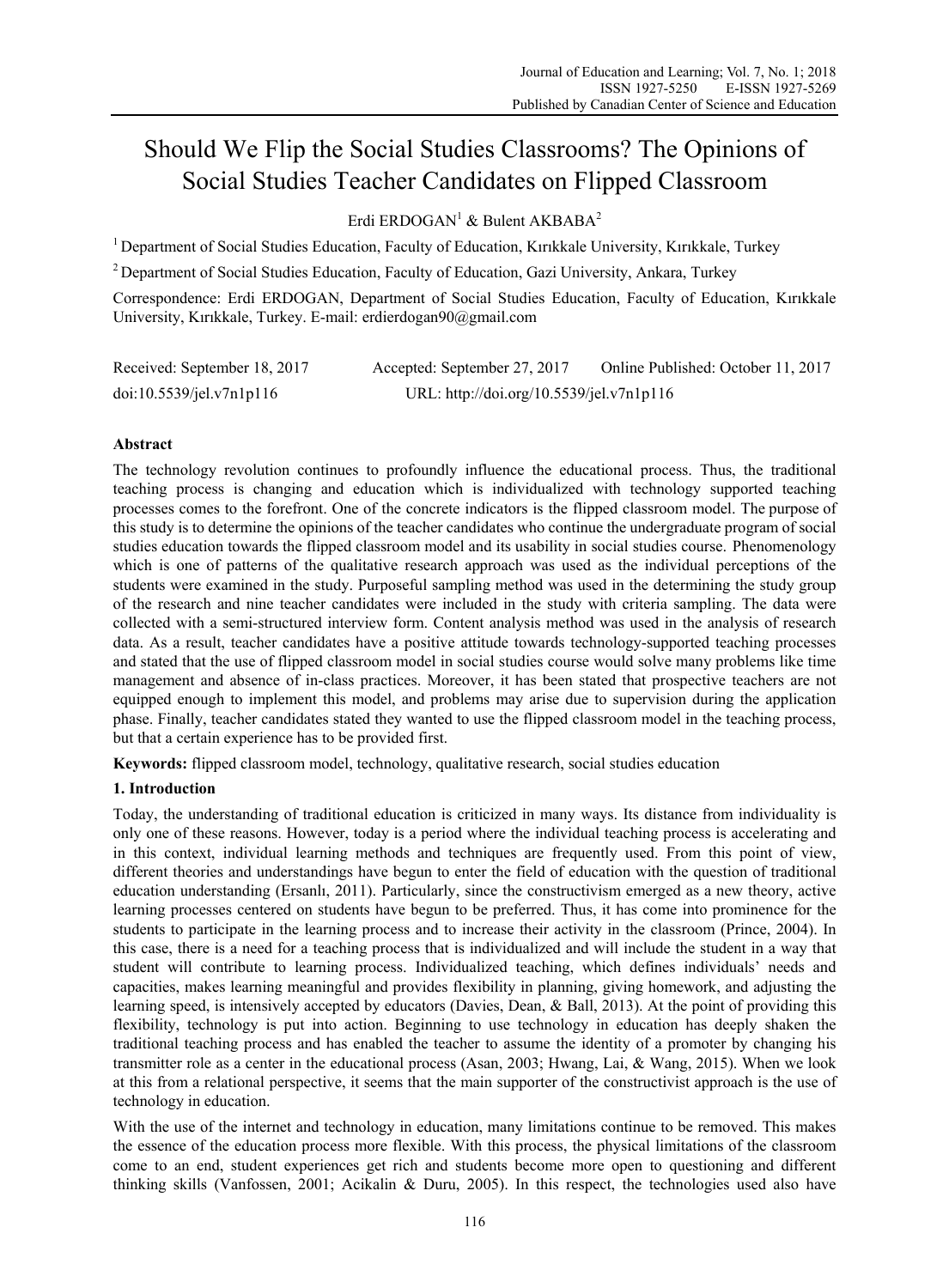important reflections for the social studies course. Effective use of various software, digital cameras and the Internet, which are nowadays frequently used, brings students to the point of independent learners by saving them from the dependence on the context of social studies course content (Debele & Plevyak, 2012). Vanfossen (2001) also notes about that link of social studies and technology that social studies courses can have a good link with the interdisciplinary media with rich content. In addition, Shriner, Clark, Nail, Schlee and Libler (2010) and Hilton (2016) emphasize that social studies teachers have a wealth of opportunities in terms of using technology in their classroom. From this point of view, the flipped classroom model attracts attention to also one of the important applications of current technology-assisted education and inspires interest in its application in the field of social studies education.

#### *1.1 Background*

Although the flipped classroom model has become popular in education today its first trials, in fact, was applied in the field of economics with the name of "inverted classroom" (Lage, Platt, & Treglia, 2000; Serçemeli, 2016). A group of professors at the University of Miami have made an important contribution to the way that this model has become in today's education. However, two chemistry educators, Jonathan Bergmann and Aaron Sams, have emerged as pioneers in this area of education who considered firstly it as flipped classes. These two educators stated that the flipped classroom model was born from a necessity. Bergmann and Sams first thought of the situation that the students who missed the course were disadvantaged and pointed out that it was then difficult for the students to repeat the courses they had missed.

The fact that they encounter with this problem is one of the reasons for the emergence of the flipped classroom model. Bergmann and Sams point out the question that revealed the flipped classroom model: "What if we prerecorded *all* of our lectures, students viewed the video as 'homework', and then we used the entire class period to help students with the concepts they don't understand?" (Bergmann & Sams, 2012, p. 5). As an answer to this question, Jonathan Bergmann and Aaron Sams purchased software that will allow them to record a video and to send it to students later (Findlay-Thompson & Mombourquette, 2014). Then, they started pre-course records before 2007-2008 academic years (Bergmann & Sams, 2012, p. 5). Afterwards, they gave the videos they had recorded to their students and they spared the classroom time to fix the deficiencies of the students and for active learning techniques. Thus, the basic application process of the flipped class model is born.

Considered the traditional teaching process, the teacher transfers the content of the course to the students in the classroom and the students are obliged to fulfill the responsibility or to do homework given by the teacher in the course when they are home. On the other hand, in the flipped classroom model, the students meet with the concepts and the necessary content before the course, and when they come to the class, they solve the problems related to the content they already watch and reinforce their knowledge with various activities (Love, Hodge, Corritore, & Ernst, 2015; Lage et al., 2000; Hwang et al., 2015). Within the classroom, a process involving problem-based learning and active learning is being conducted (Lo  $\&$  Hew, 2017). The point to be understood from the word "flipped" here is changing the place of the responsibilities that the student must perform at home with the responsibilities that must be fulfilled during the course. Thus, instead of being a passive learner in the school, become a student who acquires the theoretical knowledge and necessary concepts within the individual responsibility of the home, solves the problems encountered in class and constructs knowledge through active learning techniques.

In the flipped classroom model, many advantages are mentioned. Particularly, it is at the top of the list that it gives flexibility to the classroom environment, gives students the chance to reach the information at any time, and brings the time top which is spared for the classroom applications. These advantages can be listed in detail as follows (Fulton, 2012; Herreid & Schiller, 2013);

1) Each student can act properly to their own learning speed.

2) Doing homework in class provides a better perspective in determining the situations in which students are experiencing problems and understanding their learning styles.

3) The teacher can arrange the content more easily and transmit it to the students 7/24.

4) It increases the levels of success, interest and participation of the students.

5) Teachers can spend more time with students on original research.

6) Students may be given the opportunity to work with more scientific equipment only in their class.

- 7) Students who miss the course due to various reasons can reach the course videos anywhere they want.
- 8) The student is referred to thinking about the subject both inside and outside the classroom.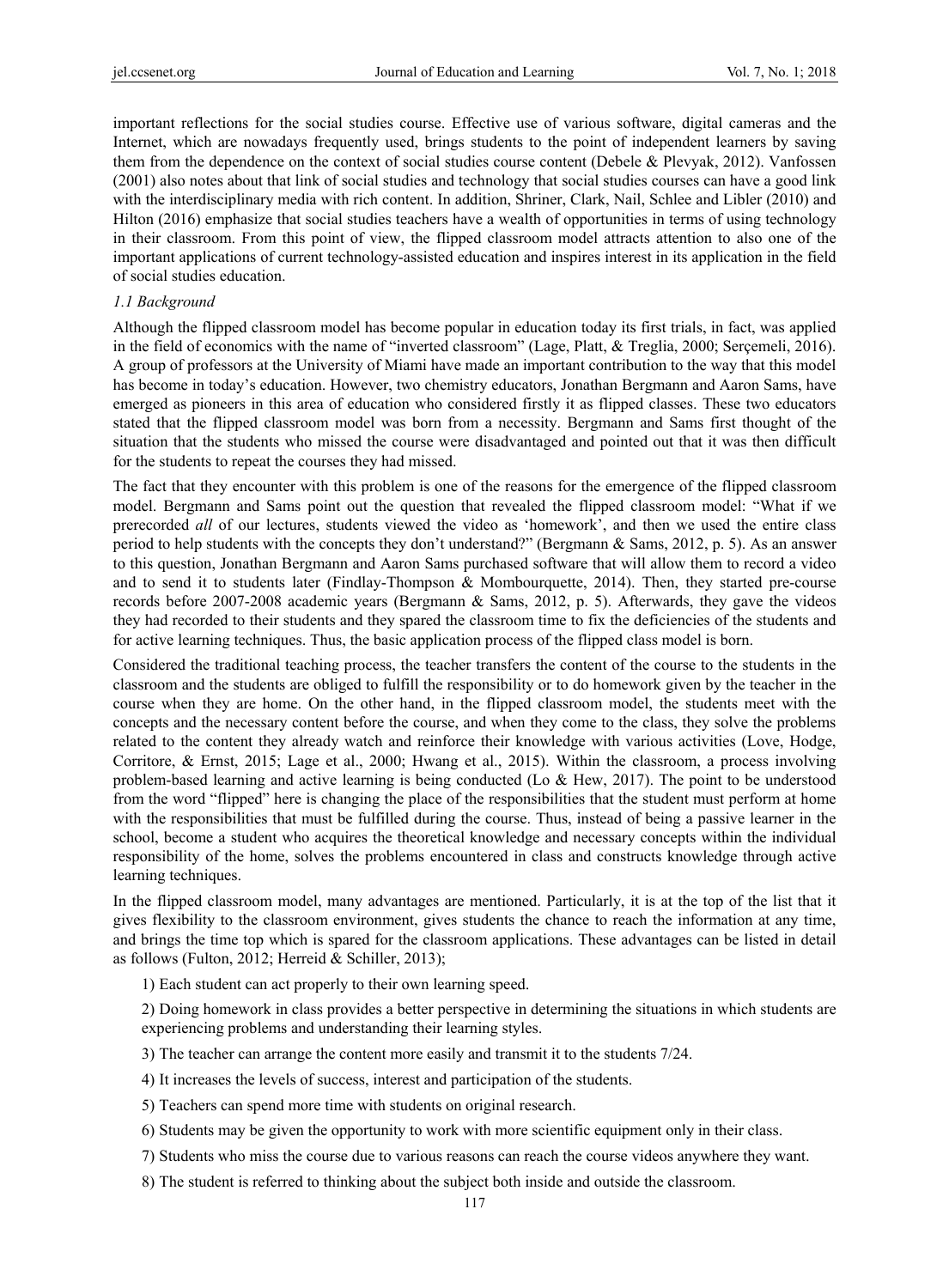9) Students participate more actively in the learning process.

Considering the possibilities provided by the flipped classroom model, it can be concluded that it provides students to use the time efficiently, students can progress proper to own speed in acquiring the knowledge of the subjects and concepts that are not understood or missed due to various reasons, brings the flexibility to the classroom environment, focuses on the essence of constructivist understanding by sparing the classroom time only for application dimension. From this perspective, it is possible to solve the problems of the social studies course in the teaching process with the flipped class model. It is because the social studies course is considered as a very difficult course in the teaching process in Turkey. Especially, containing many disciplines, the density of contents to be transferred, the inability to act according to the student's speed, the inadequate use of student-centered methods and techniques, the superficial teaching process due to the content intensity and the insufficient weekly class time are the notable problematic situations. In addition to this, the demand for teaching social skills with constructivist understanding has created a great deadlock on teachers in the context of content and time. Regarding these problems mentioned, studies were done by Çelikkaya and Kuş (2009); Taşkaya and Bal (2009); Yeşil (2009); Çalışkan (2010); Yılmaz and Tepebaş (2011) and Eski (2014).

The starting point of this research is the problems listed above. From this point of view, the aim of this study is to determine the opinions of social studies teacher candidates on the flipped classroom model and to specify its usability in social studies course.

## **2. Method**

## *2.1 Research Design*

The study was carried out with qualitative research approach. Qualitative research is often a type of approach commonly used in social sciences, where words are used as data rather than numerical representations (Miles & Huberman, 1994). Qualitative research takes the text and imaginary data to the center and enables a detailed analysis of a situation, a case, a subject and an event through original analyzes (Creswell, 2013). The approach in qualitative research is usually about obtaining detailed information on fewer people and the situation (Patton, 2014). Phenomenology, which is one of the qualitative research designs, was benefitted in the research. Phenomenology aims to understand individual experiences (Husserl, 2012). In this design, focus is on individual perceptions and experiences and it is asked to reveal how they occur (Ersoy, 2016, p. 55). In this research, it was aimed to reveal the experience of the teacher candidates who have experience in this subject by taking the flipped classroom model as the center.

# *2.2 Study Group*

The study group of the research consisted of 9 social studies teacher candidates who continue their education at Kırıkkale University in the spring term of 2016-2017 academic years. The purposeful sampling method was used in the selection of the study group. On this subject, Patton (2014) stated that sampling methods were appropriate to identify the study group in qualitative research. In this context, criterion sampling, which is one of the purposeful sampling methods, was used in this study. In the selection of the participants, criteria such as having completed the teaching method course successfully, observing problems in teaching social studies during the internship and being voluntary to participate in the research were sought. 9 students who met these criteria, six females and three males, were included in the study.

# *2.3 Data Collection Tool*

Semi-structured interview form was used for the collection of research data. A semi-structured interview is a data collection tool (Patton, 2014) that allows the orientation of a predetermined interview process for the aim of research. During the development of the interview form, the studies in the literature were scanned and candidate questions were created in accordance with the purpose of the study. The created questions were arranged on the basis of the opinions of field experts, language and expression experts, and assessment and evaluation experts. Afterwards, the pilot application of the interview questions was done with 3 students. After the corrections, the finalized form was used in the implementation. Within the scope of the research, 270 minute interview was obtained. The research was conducted in the psychological counseling and guidance room in Kırıkkale University Faculty of Education. The research environment was insulated from sound and light, and physical elements that reduce participants' motivation for data collection were avoided. In addition to this, in the data collection process, tape recorder was used by the researchers to prevent the data loss.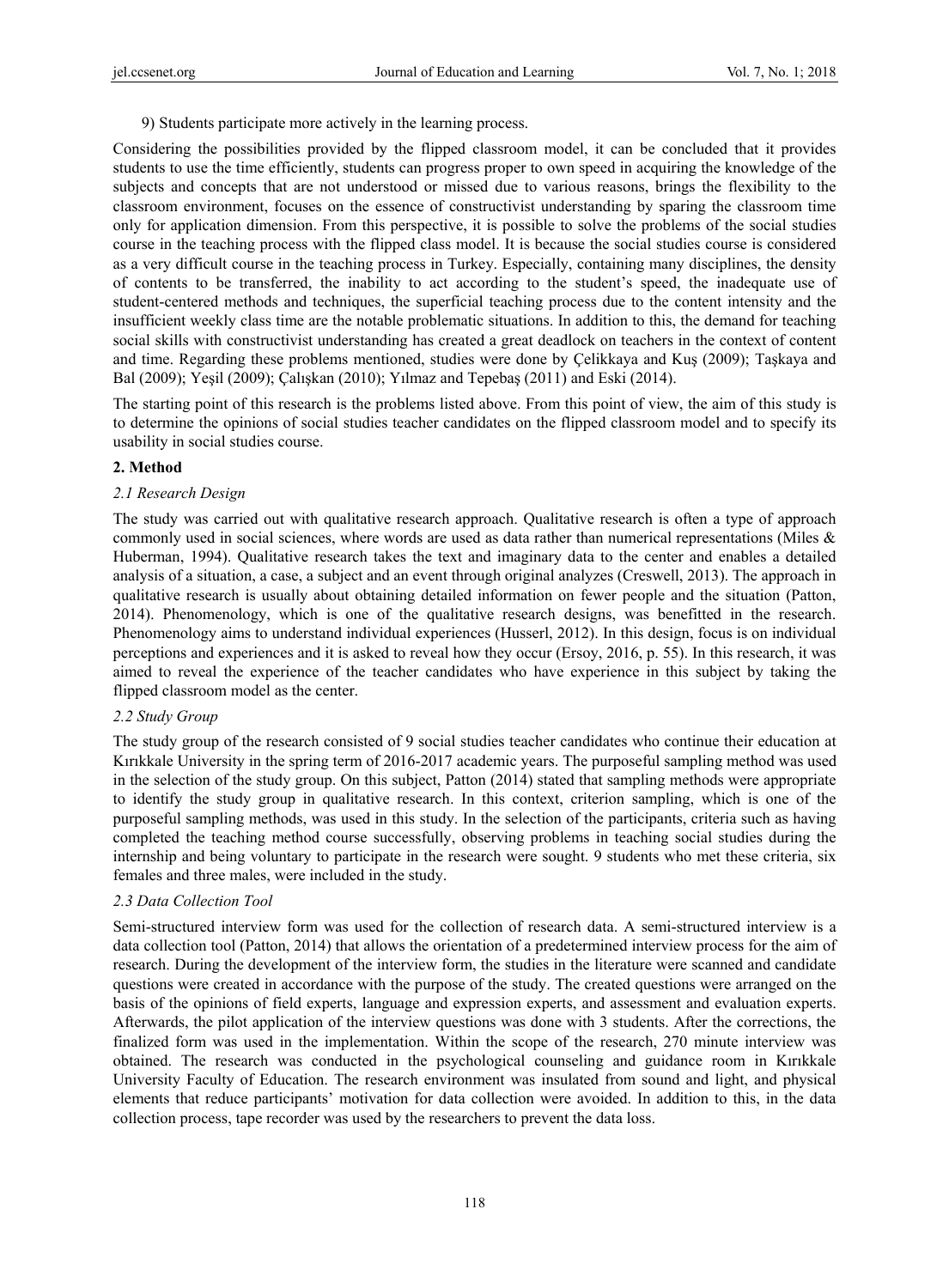# *2.4 Reliability and Validity*

The following steps were followed in order to ensure the validity and reliability in the research.

To provide internal validity in the investigation; steps such as taking the expert opinion for the data collection tool used in the scope of the research, ensuring objectivity by confirming the collected data by the participants, supporting the findings with direct quotations were followed. In the case of providing external validity in the research; measures were taken such as the use of a qualitative research design appropriate for the purpose of the research, the selection of a data collection tool suitable for the research design, the selection of the study group for the purpose of the research, the detailed specification of the characteristics of the study group, and the detailed description of the data collection and analysis process.

In ensuring the internal reliability of the research; in addition to the researcher's notes, the processes of preventing data loss by using a voice recorder, analyzing and presenting the findings objectively in accordance with the purpose of the research findings, and providing the consistency by analyzing it by different researchers were followed. At the point of external reliability; a detailed specification of the research environment, the steps of a detailed description of the data collection and analysis process, and a specification of the role of the research in the data collection process were followed.

## *2.5 Analysis of Data*

The data analysis process of research began by transcribing the data. The transcripts were then sent to the participants involved in the interview process to confirm the data. The data validated by the participants were included in the content analysis process. Content analysis is a type of qualitative analysis that helps to reveal the hidden codes in data (Lichtman, 2010). It is stated that content analysis, which has a certain function, consists of five basic stages: acquiring data, generating initial codes, determining the themes, creating thematic networks, integrating and interpreting (Robson, 2015). This process was also followed in our work. Thus, the codes were first reached, then the categories were created and afterwards, the data were integrated and interpreted. As a result of these operations, eight categories emerged.

## **3. Findings**

## *3.1 The Problems of Social Studies That Requires the Use of the Flipped Classroom Model*

When the opinions of the teacher candidates are examined, their emphasis on the problems in the social studies course are as follows; individual differences, time inadequacy, inability to compensate students who missed the course, the inability to effectively implement an active learning-based teaching process, and intensive theoretical knowledge transfer. Problems of teaching social studies as stated by teacher candidates show consistency.

*"Lack of time and inhomogeneous classroom structure are some of the reasons. Time is already not enough, and also the classroom structures are different, accordingly some students fall behind. Students don't learn by carrying out or experiencing the things. We give just theoretical knowledge. Students seem like they understand, but they forget fast. K1".* 

*"There are so many course subjects, teacher try to give all the information in 3 hours course. In such a case, a teaching process in accordance with the constructivist understanding doesn't occur, and without any activity the teacher remains in the position of transmitting only information. K4".* 

*"There is a lot of objective in the social studies course and the number of courses is few, so the time doesn't suffice for the course, which causes the lack of time. Also, there is no compensation for the student who cannot come to class. The student is trying to learn from friends, but the teacher is not in any compensation work. K6".* 

*"The length of the course time is rather short, so we cannot spare time for class activities. Different teaching methods cannot be benefited. In addition, the teacher cannot provide the necessary compensation when the student misses the course. Because of this reason, some students are not on the same level as their peers, so they can be disconnected from the course. K9".* 

*3.2 The Functioning of the Flipped Classroom Model* 

When the opinions of teacher candidates on the functioning of the flipped classroom model are examined, they pointed out that they had high awareness, there was a functioning based on homework and activity in the school, which enable students to get theoretical knowledge at home. Participants' opinions show that they are aware of the functioning of the flipped class model.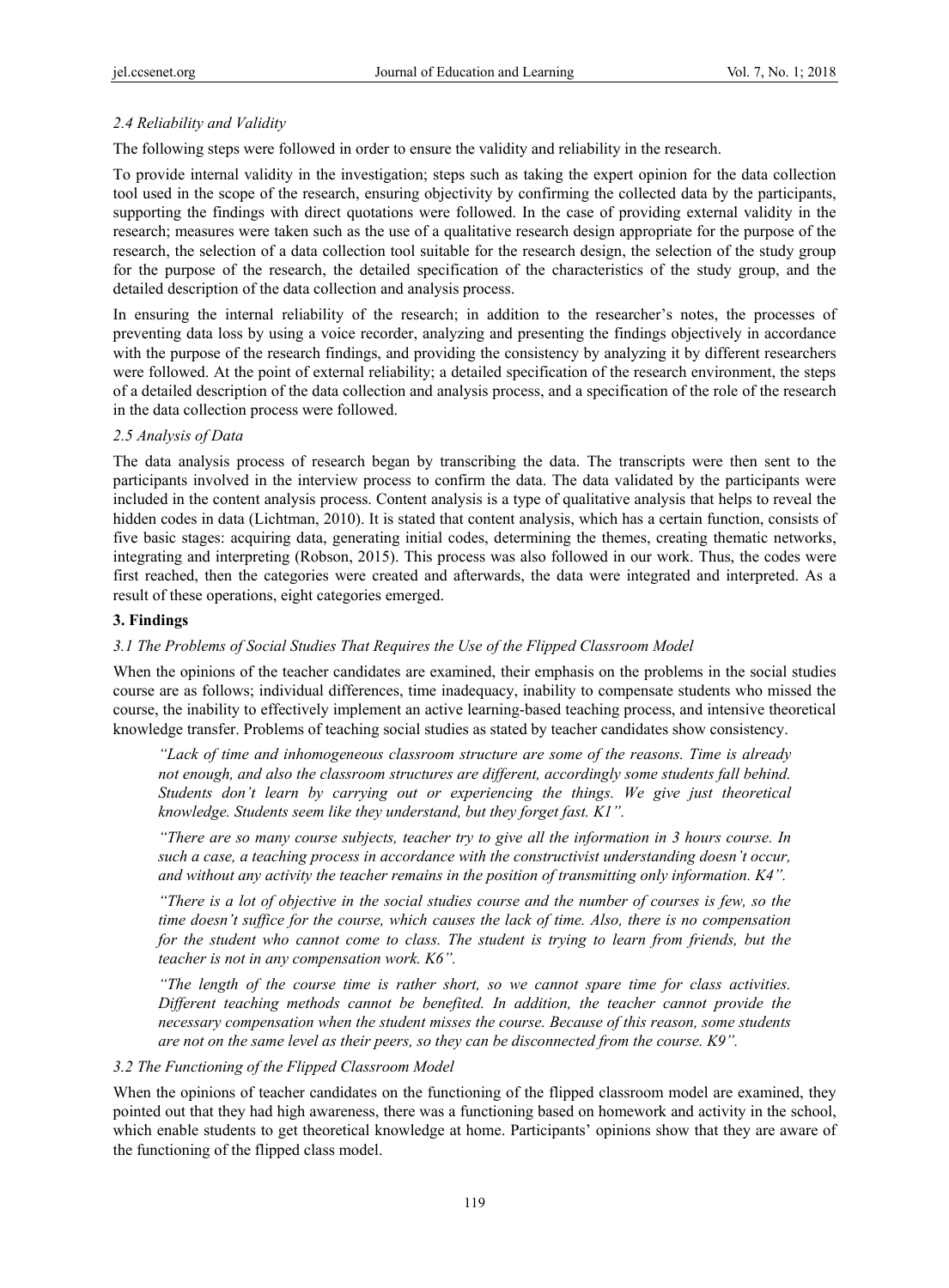*"The children learn theoretically in school and do homework at home, but in this model the opposite of that is conducted, they study at home and they do homework in school. It is understood how the children make inferences from their individual work at home. K2".* 

*"In this model, the teacher will prepare a material such as a video that the student will learn at home. Students will do homework and activity during the course. K5".* 

*"It is a model that enables the student to carry out the teaching process on his own, both as a subject and as a system, through internet and educational tools. The students understand that they are doing it by themselves, and when they get into the school, an activity-based approach is being implemented by the teacher. K7".* 

*"In a flipped classroom model, the opposite process of traditional teaching takes place. The students are doing the homework in the school. So they can ask the points that they cannot understand to the teacher. At home, they can learn the theoretical knowledge that must be taken in the school according to their own learning speed. K9".* 

#### *3.3 Advantages of the Flipped Classroom Model*

Another category that emerged within the scope of the research is the "Advantages of the Flipped Classroom Model". Teacher candidates stated that the flipped classroom model will allow students to be prepared for the courses, increase their motivation, remove the lack of time, provide compensation for the students who miss the course, provide the teacher the opportunity to observe the learning of the student, and enrich the time spent for the activity.

*"When students come to class, they will come as being informed about the subject to be processed and accordingly they will attend the course, which will be reflected in the positive aspect of time. They will overcome the time problem. Students will be more motivated and more confident because they will be more loaded with knowledge. In addition, the students who cannot attend the course can complete the deficiencies at home because they will have a chance at home, at least they will have got basic theoretical knowledge even if they do not participate in the activity within the class. K1".* 

*"With this approach, students will come up with certain knowledge. Instead of listening to course in vain, they will reinforce themselves by applying what they know and doing activities accordingly the confidence and communication skills of the student will increase, and most importantly the teacher will be able to observe the student easily. K2".* 

*"Another of the advantages of this approach is that it supports individual study at home. The student is working individually at home, doing group study in class. For this reason, there will not be a case like the student will miss the subject. K6".* 

# *3.4 Disadvantages of the Flipped Classroom Model*

Social studies teacher candidates indicated the disadvantages of the model that students might not fulfill their responsibility at home, the inequality of technological opportunity, the family reaction and the problem of inability to give immediate feedback.

*"There are still people who do not have internet, computers and tablets; reaching the video can be hard for these people. Apart from that, students who are not interested in course and are irresponsible may not want to prepare for the course. Family might react to this. Previously, the families also opposed giving homework to students. K8".* 

*"The student may not want to watch the course video, everybody may not be prepared for the course, the teacher will have more work to do this time and again the time will not be enough. It can be a danger of turning into traditional education. Cooperation should be done with both the student and the parents or online control should be provided. There may be students who do not have internet access. K3".* 

*"There are concepts that the children do not know when they study at home alone. If there is no external help and feedback about these, their interest in the course may be broken and their motivation may decrease. K1".* 

*"Not every child has the same possibilities, and there may not be computer or tablet at every home. First, this infrastructure work should be done. K5".*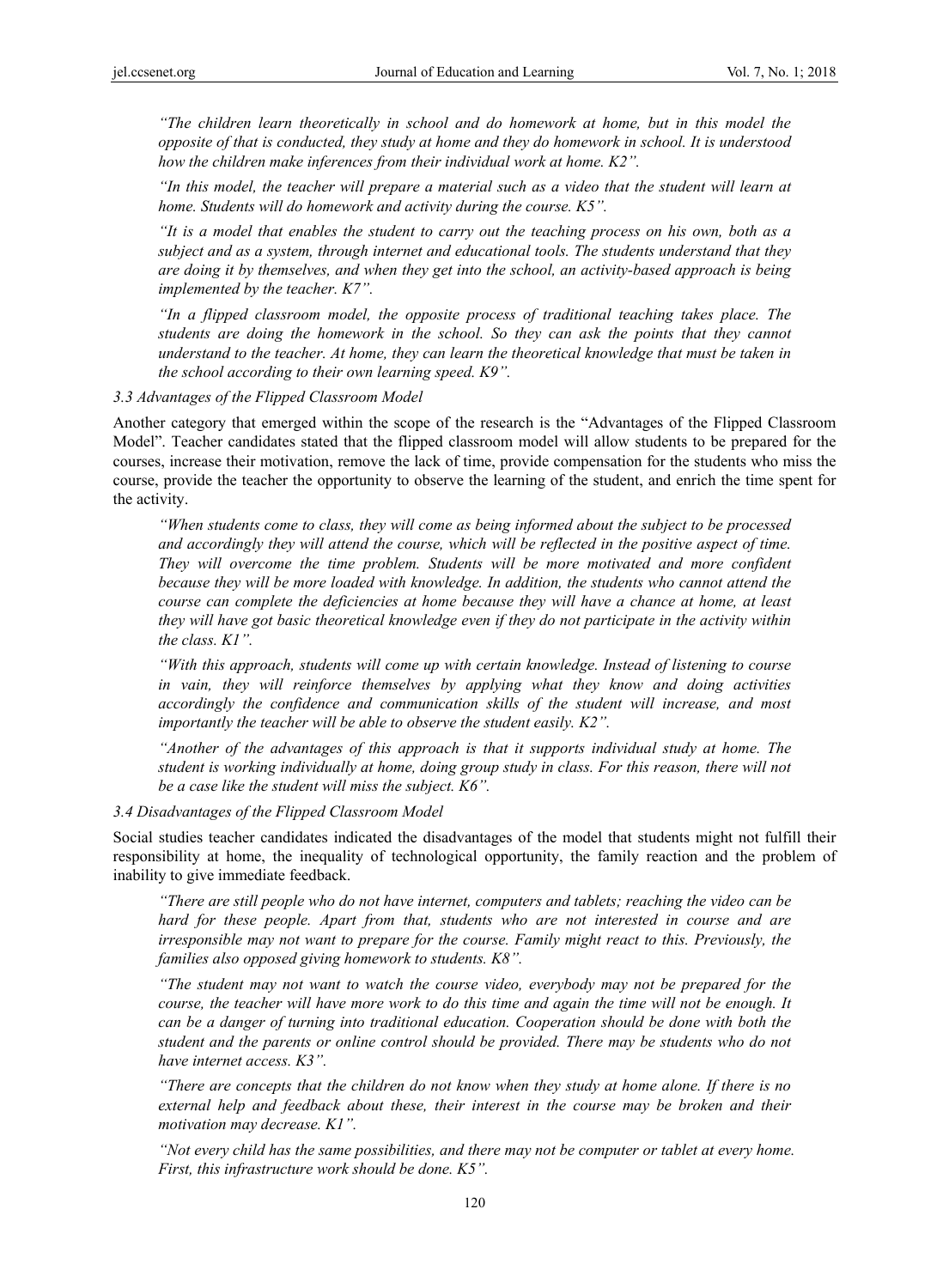## *3.5 The Effect of the Flipped Classroom Model on Student*

As a result of the opinions of the participants, the use of the flipped classroom model will change the students' perception on social studies course, will make the student more active in the course process, develop their self-consciousness, develop their motivation, and improve their skills of working in cooperation and communication.

*"Every child activates if they studies at home. They start calling the course not boring. Since they will come to school as motivated, their desire to go to school will increase. Communication skill also develops because they will interact not only individually but also with friends. K2".* 

*"They become more active in the classroom, cooperate with their friends. Children are always silenced. There will be an environment where they can express themselves more easily. They can be more motivated to believe that they will succeed. K8".* 

*"In traditional teaching, the students sit on desks, listen to the teacher, take note and do homework when they are at home, but in this model the student will be active in the classroom instead of being passive since they will come to school after completing the preliminary knowledge at home. K5".* 

*"Students become aware of their self-sufficiency. They recognize what they are good at and what they are bad at. K4".* 

## *3.6 Being a Teacher in a Classroom Where the Flipped Classroom Model Is Used*

Teacher candidates stated that the model would increase the workload of the teacher, make it easier to give feedback to the student, lead the teacher to research and plan, and that the teacher would recognize the students better.

*"It gives opportunities to observe the student better. You will also be able to see how much the student gets the prior knowledge and where they have problems. When a common problem is found, you can diagnose better and intervene, it is very positive in this respect. K2".* 

*They will see the deficiencies better and give more meaningful feedback. The workload will increase because the course is now focused on activity. The students will come with preliminary information, so the teacher will only think about the activity and how to do a variety of activities. K1".* 

*"Since the teacher will have to do various activities, it promotes teacher to research. K6".* 

*"In fact, it seems to make things easier, but the workload of teacher increases, but the teacher conducts a more efficient course. Teacher will shoot videos, conduct activity research, follow students constantly; these are more difficult than traditional teaching. K8".*

## *3.7 Self-Efficacy of Teacher Candidates Regarding the Use of Flipped Classroom Model*

Teacher candidates do not see themselves adequately able to use the flipped classroom model. Participants specified that technology-focused course should be given to them in the undergraduate process and they will need technology-oriented in-service training in the future.

*"I do not have enough technological equipment now; the undergraduate education did not provide it to me. I may face difficulties. These are the things that need experience, and some unplanned issues can occur at the moment. We also need to receive in-service training. K2".* 

*"I do not think that I have enough knowledge to use this model in terms of technology. I can implement activities, but I think I am deficient in technology like shooting and sharing video. In undergraduate education, I also wanted to learn all the software I could use and I wanted to know what kind of application I could create. K3".* 

*"In terms of technology, I do not even know how to use a smart board, I am having difficulty in my internship, students are helping me, and I feel bad in front of students. K5".* 

## *3.8 Its Preferability to Be Used in Teaching Period*

Teacher candidates are positive about using the flipped classroom model. However, the participants stated that they wanted to try the model after a little experience. They also stated that being assigned to a rural region would create problems in terms of using this model.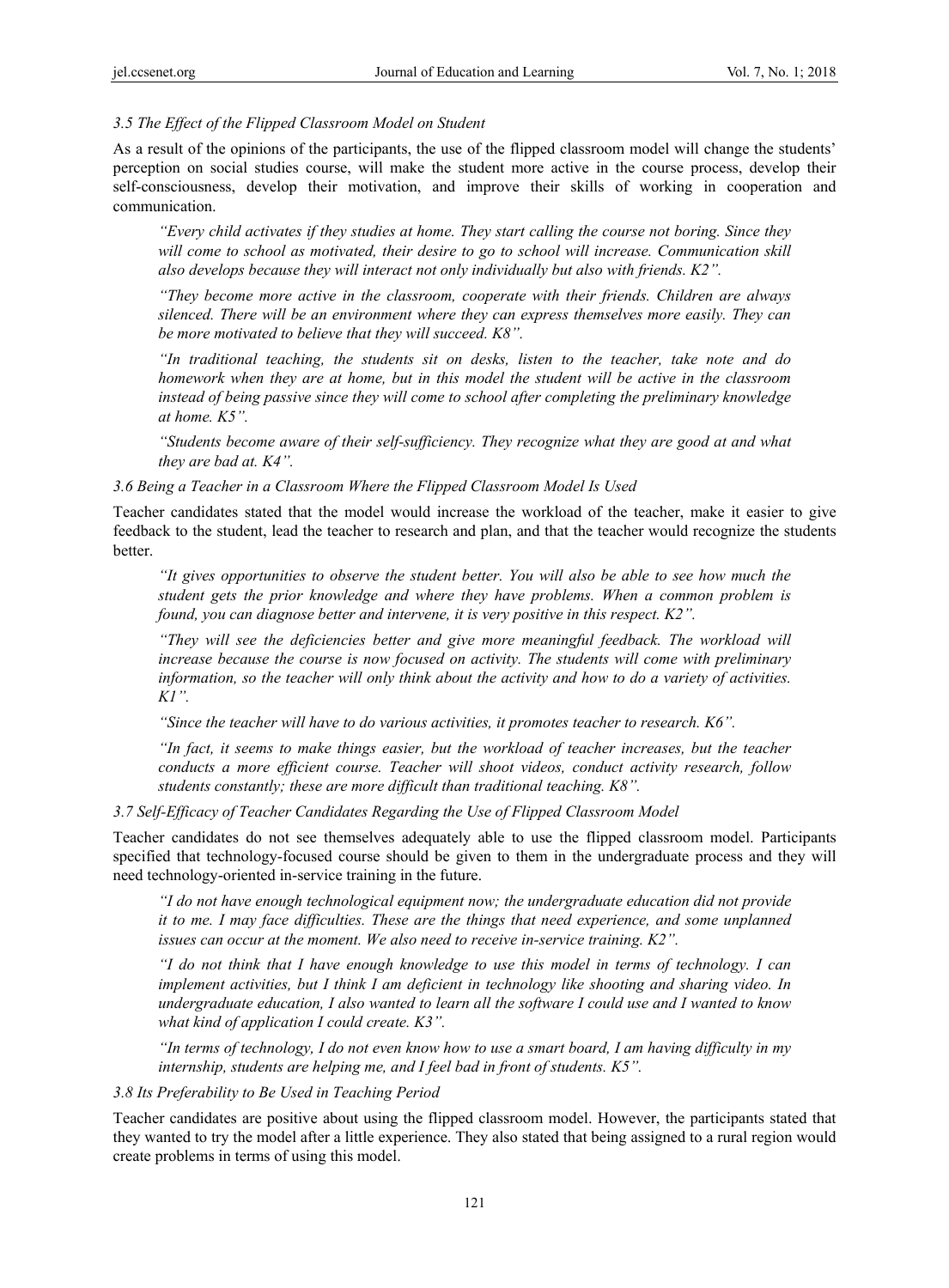*"I do not think it to use at first, I have to get accustomed to the students and the environment. I have to make myself well informed. The place that I will be assigned is very important. If I work in college, it will be very convenient, but if I'm assigned in the countryside, it will be difficult to apply it. It is because technological possibilities may not be appropriate. I can use it after I get some experience in my first years. K8".* 

*"When I start teaching, after I recognize the students, I choose a class as a pilot. I will apply this model on them. If it is helpful, I will apply it on all the students, but I cannot apply it on all the students shortly after I go to the school. K1".* 

*"Since number of our course is few, I can think to implement it; both students will have a better quality of learning, and I will be able to identify students better. K4".* 

#### **4. Results, Discussions and Suggestions**

In this study, which aims to determine the opinions of social studies teacher candidates on the flipped classroom model, many results were obtained for the use of this model in social studies classes. Social studies teacher candidates are aware of the functioning of the flipped classroom model. Teacher candidates stated that by reversing the process of the traditional classroom, the students structured knowledge, which they obtained from online materials at home rather than theoretical knowledge within the classroom, with activity-based processes in the classroom.

Participants see the flipped classroom model as an advantage in increasing classroom time and providing a student-centered teaching process. A study that supports this result was also made by Roach (2014). The researcher said that using the flipped classroom model would reduce the time wasted in traditional teaching, thus providing more time for active learning techniques. In addition, Uzunboylu and Karagozlu (2015) stated that using the model would positively affect the students with different learning styles. Teacher candidates think that the model can cause problems for the students in terms of fulfilling their responsibility at home, giving feedback and technology infrastructure. A different research supporting these results was carried out by Kocabatmaz (2016). The researcher found that in the case of using the model, in terms of the disadvantages of the flipped classroom model, students may have problems at the point of technological inequality and obtaining theoretical knowledge at home. Roehl, Reddy and Shannon (2013) also emphasized the importance of giving feedback and stated that the correct functioning of this process is of vital importance in determining the learning level of the student.

As a result of the opinions of the participants, it was concluded that the students would be able to improve their skills, such as participation in the courses and cooperative work as the use of the model enabled the student to become active. This is supported by Zainuddin and Attaran (2016). The researchers noted that in the flipped classroom model, the attendance of the students in the course increased, even the shy students felt more comfortable. In the dimension of the teacher, it was revealed that it would increase the work load of teachers. Considered the social studies teacher candidates' self-efficacy of the ability to use the flipped class model, it is found that the teacher candidates are not able to use the model. In this context, it is often stated in the literature that there is the problem of social studies teacher candidates in terms of transferring the technology into classroom and using it. A study supporting this was done by Menzi, Çalışkan and Çetin (2012). The researchers concluded from the study in which they examined the technology competences of students from different departments that social studies teacher candidates were the most inadequate department in terms of technology use. One of the reasons for this is the deficiencies in the process of undergraduate education. A study supporting this argument was carried out by Ünlü, Kaşkaya and Çoşkun (2017). Researchers indicated that the problem of technology sufficiency arose from undergraduate education as a result of the opinions of social studies teacher candidates. Another result of this study is the preference of teacher candidates to use the flipped classroom model. It turned out that participants are abstaining from using the model. Experience is the main reason for this. Participants are willing to use the model once they have a certain experience after technological equipment is provided.

## *4.1 Suggestions*

It was aimed to contribute to the literature with this research carried out in the phenomenology design in accordance with qualitative approach. However, apart from this study, there is also a need for researches to be carried out with different approaches and designs that contribute to the literature. For the concretization of the theoretical predictions stated in this study, experimental design studies based on quantitative approach can be carried out. In terms of qualitative approach, it can be benefited from the design of action research that will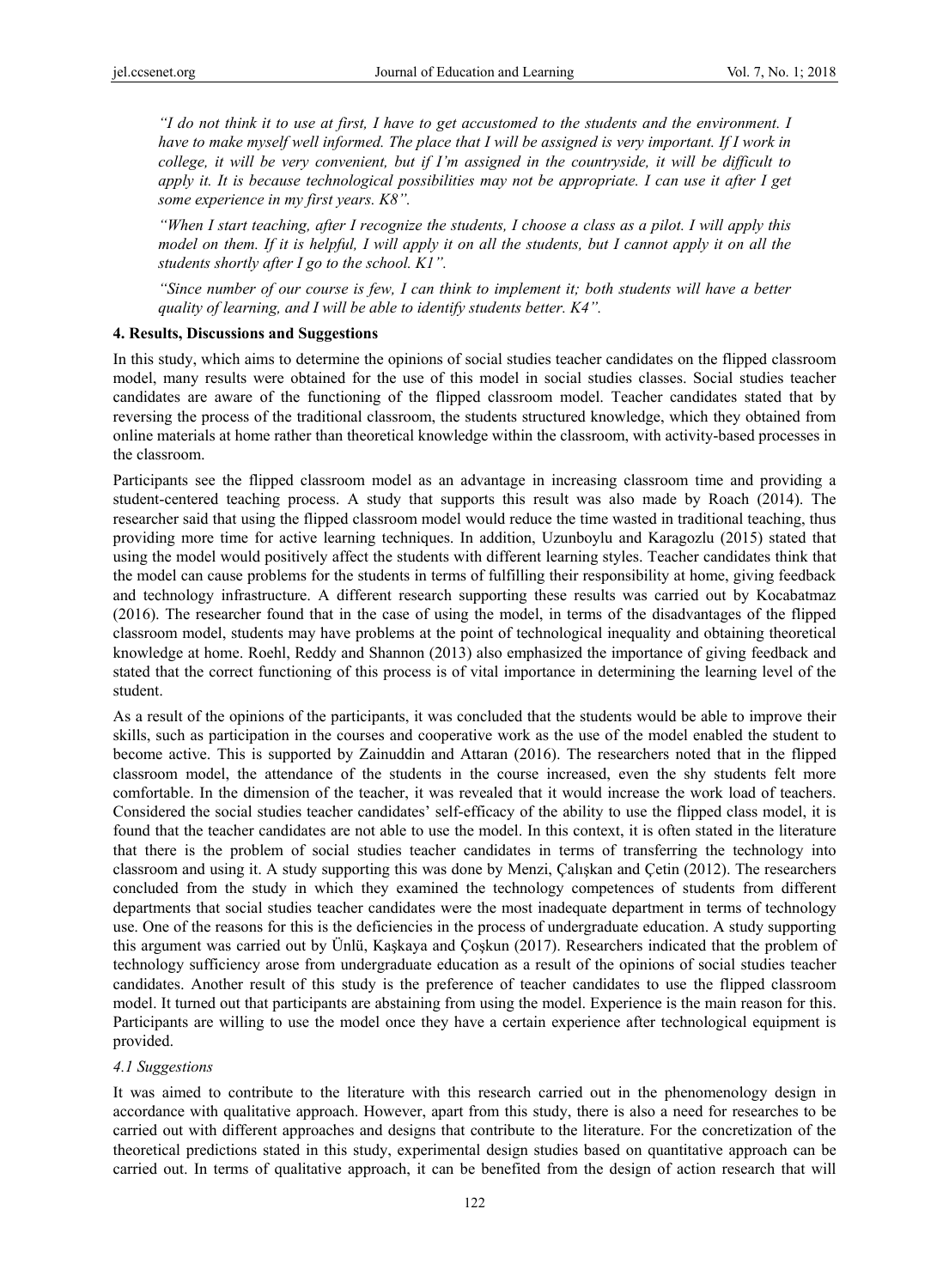contribute to the functioning of the flipped classroom model and to find solutions to social problems. Furthermore, the application of the flipped classroom model can be evaluated from different aspects by designing case studies. Apart from this, the study group can be differentiated and the relationship between the teaching process and the flipped classroom model can be examined in the light of the opinions of various stakeholders.

## **References**

- Acikalin, M., & Duru, E. (2005). The use of computer technologies in the social studies classroom. *TOJET: The Turkish Online Journal of Educational Technology*, *4*(2), 18-26.
- Asan, A. (2003). Computer technology awareness by elementary school teachers: A case study from Turkey. *Journal of Information Technology Education*, *2*, 153-164.
- Bergmann, J., & Sams, A. (2012). *Flip your classroom: Reach every student in every class every day*. United States of America: International Society for Technology in Education.
- Çalışkan, H. (2010). İlköğretim altıncı ve yedinci sınıflar sosyal bilgiler programına ilişkin öğretmen görüşleri. *Çağdaş Eğitim Dergisi*, *35*(377), 31-40.
- Çelikkaya, T., & Kuş, Z. (2009). Sosyal bilgiler öğretmenlerinin kullandıkları yöntem ve teknikler. *Uludağ Üniversitesi Eğitim Fakültesi Dergisi*, *22*(2), 741-758.
- Creswell, J. W. (2013). *Araştırma deseni* (S. B. Demir, Çev., Ed.). Ankara: Eğiten Kitap.
- Davies, R. S., Dean, D. L., & Ball, N. (2013). Flipping the classroom and instructional technology integration in a college-level information systems spreadsheet course. *Educational Technology Research and Development*, *61*(4), 563-580. https://doi.org/10.1007/s11423-013-9305-6
- Debele, M., & Plevyak, L. (2012). Conditions for successful use of technology in social studies classrooms. *Computers in the Schools*, *29*(3), 285-299. https://doi.org/10.1080/07380569.2012.703602
- Ersanlı, K. (2011). Öğrenmede davranışsal yaklaşımlar. In B. Yeşilyaprak (Ed.), *Eğitim psikolojisi: Gelişim-öğrenme-öğretim in* (pp. 181-216). Ankara: Pegem Akademi.
- Ersoy, A. F. (2016). Fenomenoloji. In A. Saban, & A. Ersoy (Eds.), *Eğitimde nitel araştırma desenleri* in (pp. 51-110). Ankara: Anı Yayıncılık.
- Eski, M. (2014). *Sosyal bilgiler öğretmenlerinin sosyal bilgiler öğretiminde karşılaştıkları sorunlar (Kastamonu ili örneği)* (Yayımlanmamış Yüksek Lisans Tezi). Kastamonu Üniversitesi Sosyal Bilimler Enstitüsü, Kastamonu.
- Findlay-Thompson, S., & Mombourquette, P. (2014). Evaluation of a flipped classroom in an undergraduate business course. *Business Education & Accreditation*, *6*(1), 63-71.
- Fulton, K. (2012). Upside down and inside out: Flip your classroom to improve student learning. *Learning & Leading with Technology*, *39*(8), 12-17.
- Herreid, C. F., & Schiller, N. A. (2013). Case studies and the flipped classroom. *Journal of College Science Teaching*, *42*(5), 62-66.
- Hilton, J. T. (2016). A case study of the application of SAMR and TPACK for reflection on technology integration into two social studies classrooms. *The Social Studies*, *107*(2), 68-73. https://doi.org/10.1080/00377996.2015.1124376
- Husserl, E. (2012). *Ideas: General introduction to pure phenomenology*. Routledge.
- Hwang, G. J., Lai, C. L., & Wang, S. Y. (2015). Seamless flipped learning: A mobile technology-enhanced flipped classroom with effective learning strategies. *Journal of Computers in Education*, *2*(4), 449-473. https://doi.org/10.1007/s40692-015-0043-0
- Kocabatmaz, H. (2016). Ters yüz sınıf modeline ilişkin öğretmen adayı görüşleri. *Eğitim ve Öğretim Araştırmaları Dergisi*, *5*(4), 14-24.
- Lage, M. J., Platt, G. J., & Treglia, M. (2000). Inverting the classroom: A gateway to creating an inclusive learning environment. *The Journal of Economic Education*, *31*(1), 30-43. https://doi.org/10.1080/00220480009596759
- Lichtman, M. (2010). *Qualitative research in education*. Los Angeles: Sage Publications, Inc.